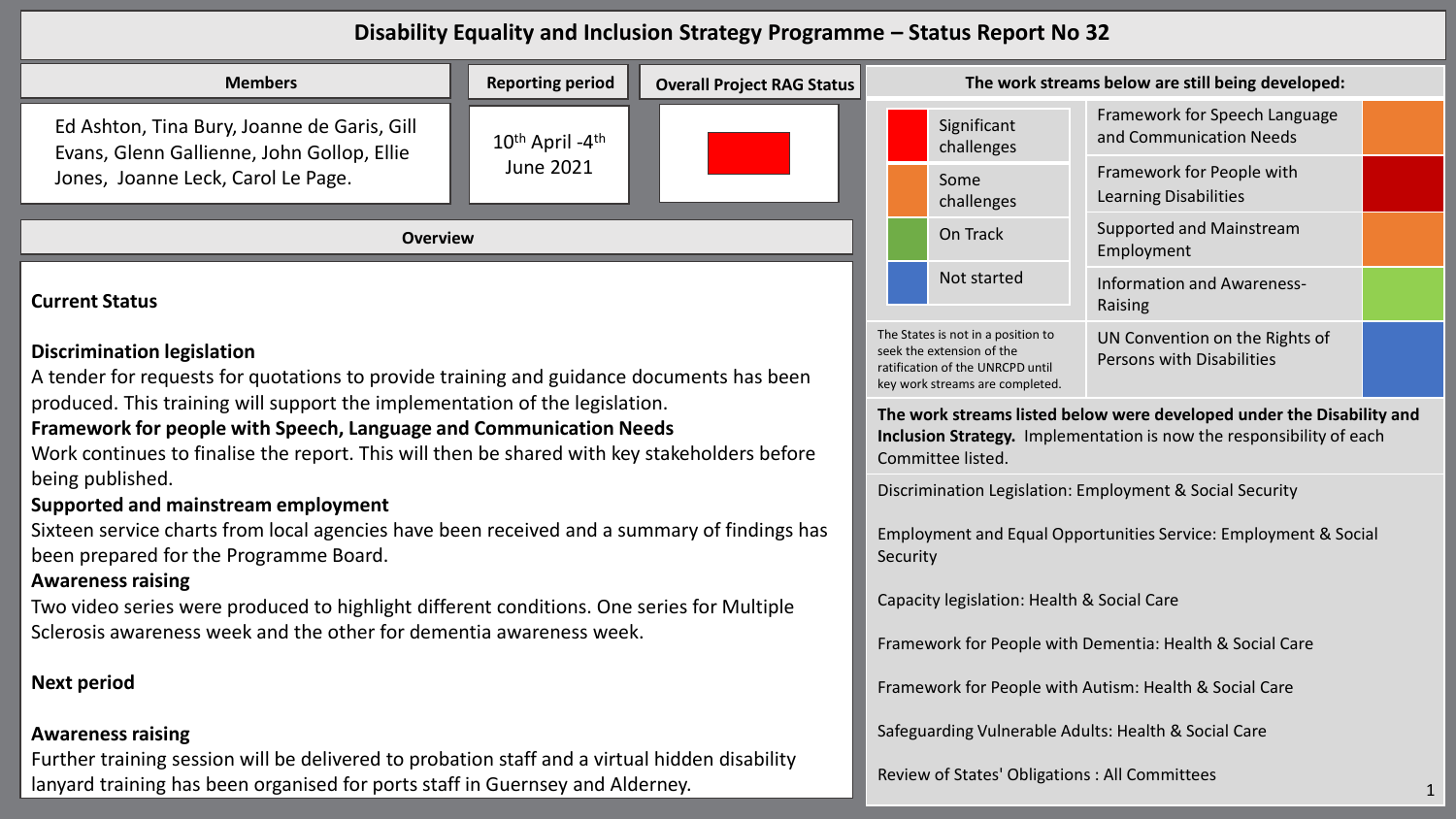## **Disability Equality and Inclusion Strategy Programme Board – Status Report – Work streams being developed**

| Framework for people with Speech,<br><b>Language and Communication Needs</b><br><b>HSC</b><br>Project Lead: |                      | Current Status: 10 <sup>th</sup> April -4 <sup>th</sup> June 2021                                          | Next Period: 5 <sup>th</sup> June-30 <sup>th</sup> July 2021      |
|-------------------------------------------------------------------------------------------------------------|----------------------|------------------------------------------------------------------------------------------------------------|-------------------------------------------------------------------|
|                                                                                                             |                      | A presentation about the progress of the development of the<br>framework was given to the Programme Board. | Finalise report and share with key stakeholders<br>Publish report |
| <b>Target Completion Date:</b>                                                                              | Revised July<br>2021 |                                                                                                            |                                                                   |
| <b>RAG Status:</b>                                                                                          | <b>Amber</b>         |                                                                                                            |                                                                   |

| <b>Framework for people with Learning</b><br><b>Disabilities</b> |            | Current Status: 10 <sup>th</sup> April -4 <sup>th</sup> June 2021                      | Next Period: 5 <sup>th</sup> June-30 <sup>th</sup> July 2021 |
|------------------------------------------------------------------|------------|----------------------------------------------------------------------------------------|--------------------------------------------------------------|
|                                                                  |            | Currently paused due to Business As Usual (BAU) pressures with key                     | Currently paused due to BAU pressures with key senior roles  |
| Project Lead:                                                    | <b>HSC</b> | senior roles within the service vacant                                                 | within the service vacant                                    |
| <b>Target Completion Date:</b>                                   | TBC        | <b>Risks</b><br>Staff resources due to increased workload on top of Business as Usual. |                                                              |
| <b>RAG Status:</b>                                               | <b>Red</b> |                                                                                        |                                                              |

| Supported and mainstream employment |                      | Current Status: 10 <sup>th</sup> April -4 <sup>th</sup> June 2021                                                                                                                                                                  | Next Period: 5 <sup>th</sup> June-30 <sup>th</sup> July 2021                                   |
|-------------------------------------|----------------------|------------------------------------------------------------------------------------------------------------------------------------------------------------------------------------------------------------------------------------|------------------------------------------------------------------------------------------------|
| Project Lead:                       | ESS                  | <b>Map of Services chart</b>                                                                                                                                                                                                       | <b>Map of Services chart</b>                                                                   |
| <b>Target Completion Date:</b>      | Revised<br>June 2021 | Sixteen service charts from local agencies, detailing the services they<br>provide, their plans for the future, the challenges they face, and the<br>services they do not presently have the resources to offer, were<br>prepared. | A paper, summarising the findings of the Project, will be<br>presented to the Programme Board. |
| <b>RAG Status:</b>                  | Amber                |                                                                                                                                                                                                                                    | Next steps to be agreed.                                                                       |
|                                     |                      | A summary of findings was prepared for the Programme Board.                                                                                                                                                                        |                                                                                                |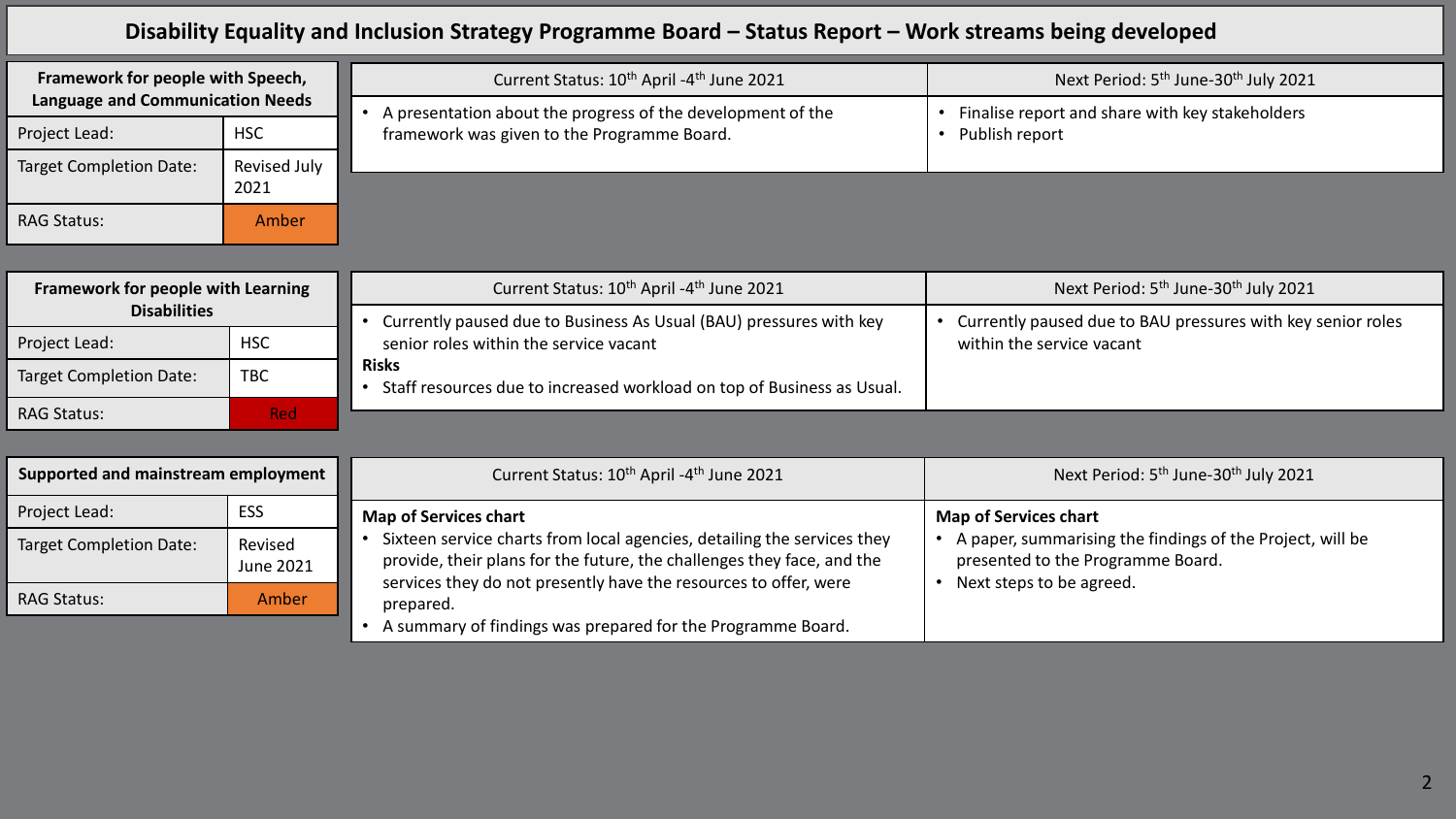| <b>Information &amp; awareness raising</b> |            | Current Status: 10 <sup>th</sup> April-4 <sup>th</sup> June 2021                                                                                                                                                                                                                                                                                                                                                                                                                                                                                                                                                                                                                                                                                                                                                                                                                                                                                                                                                                                                                                                                         | Next Period: 5 <sup>th</sup> June-30 <sup>th</sup> July 2021                                                                                                                                                                                                                                                                                                               |
|--------------------------------------------|------------|------------------------------------------------------------------------------------------------------------------------------------------------------------------------------------------------------------------------------------------------------------------------------------------------------------------------------------------------------------------------------------------------------------------------------------------------------------------------------------------------------------------------------------------------------------------------------------------------------------------------------------------------------------------------------------------------------------------------------------------------------------------------------------------------------------------------------------------------------------------------------------------------------------------------------------------------------------------------------------------------------------------------------------------------------------------------------------------------------------------------------------------|----------------------------------------------------------------------------------------------------------------------------------------------------------------------------------------------------------------------------------------------------------------------------------------------------------------------------------------------------------------------------|
| Project Lead:                              | <b>ESS</b> | Information:<br>• Preparation of updated and new information for the Discrimination                                                                                                                                                                                                                                                                                                                                                                                                                                                                                                                                                                                                                                                                                                                                                                                                                                                                                                                                                                                                                                                      | Information<br>• DIFERA fact sheets, an inclusive recruitment document                                                                                                                                                                                                                                                                                                     |
| <b>Target Completion Date:</b>             | ongoing    | legislation gov.gg webpage. This will go live shortly.<br>Updated information on previous awareness raising initiatives. Now                                                                                                                                                                                                                                                                                                                                                                                                                                                                                                                                                                                                                                                                                                                                                                                                                                                                                                                                                                                                             | available for States of Guernsey managers.                                                                                                                                                                                                                                                                                                                                 |
| <b>RAG Status:</b>                         | Green      | available on gov.gg.<br>The Disability Officer and a Policy Officer presented an update on the<br>Discrimination Ordinance and Equality across the States to the<br>Chartered Management Institute (CMI) level 5 students at the College of<br>Further Education.<br>Two aviramps have been purchased by Guernsey Ports which will make<br>the access to the ATR planes easier for those who have a physical<br>impairment.                                                                                                                                                                                                                                                                                                                                                                                                                                                                                                                                                                                                                                                                                                              |                                                                                                                                                                                                                                                                                                                                                                            |
|                                            |            | <b>Awareness raising</b><br>• Video series was produced for Multiple Sclerosis (MS) awareness week<br>Debbie Robilliard gave an introduction and also spoke about what local<br>support is available<br>• Dr Basil explained what MS is and the importance of early detection and<br>selfcare<br>• And Jamie and Ryan shared their stories about their personal experience<br>with MS.<br>• Video series was produced for dementia awareness week.<br>• The videos highlighted the benefit of art for those with dementia.<br>Paul Corcoran gave an introduction and explained how arts and music<br>can benefit those with dementia.<br>• Julie Bulpit talked about the amazing tovertafel<br>• Martin Bailey, at the Le Nouvelle Maritaine Day centre, talked about the<br>service users and their love for drawing and colouring.<br>• Jo Dowding, from the Guernsey museums, explained that memory boxes<br>can be a good talking point about items that people owned and used.<br>Brigette Loveridge and Kirsteen Heneghan talked about how the<br>artwork, depicting old Guernsey views, makes the wards a more familiar<br>place. | <b>Awareness raising</b><br>• A webinar style training, about hidden disabilities and the<br>sunflower lanyards, has been organised for the 1 <sup>st</sup> July. This is<br>being promoted with the Guernsey and Alderney Ports staff<br>and will also be promoted in the community.<br>• On island hidden disability training to be given to Probation<br>Service staff. |

• Follow the link to see the videos. [Link](https://www.gov.gg/equality/awarenessraisinginitiatives)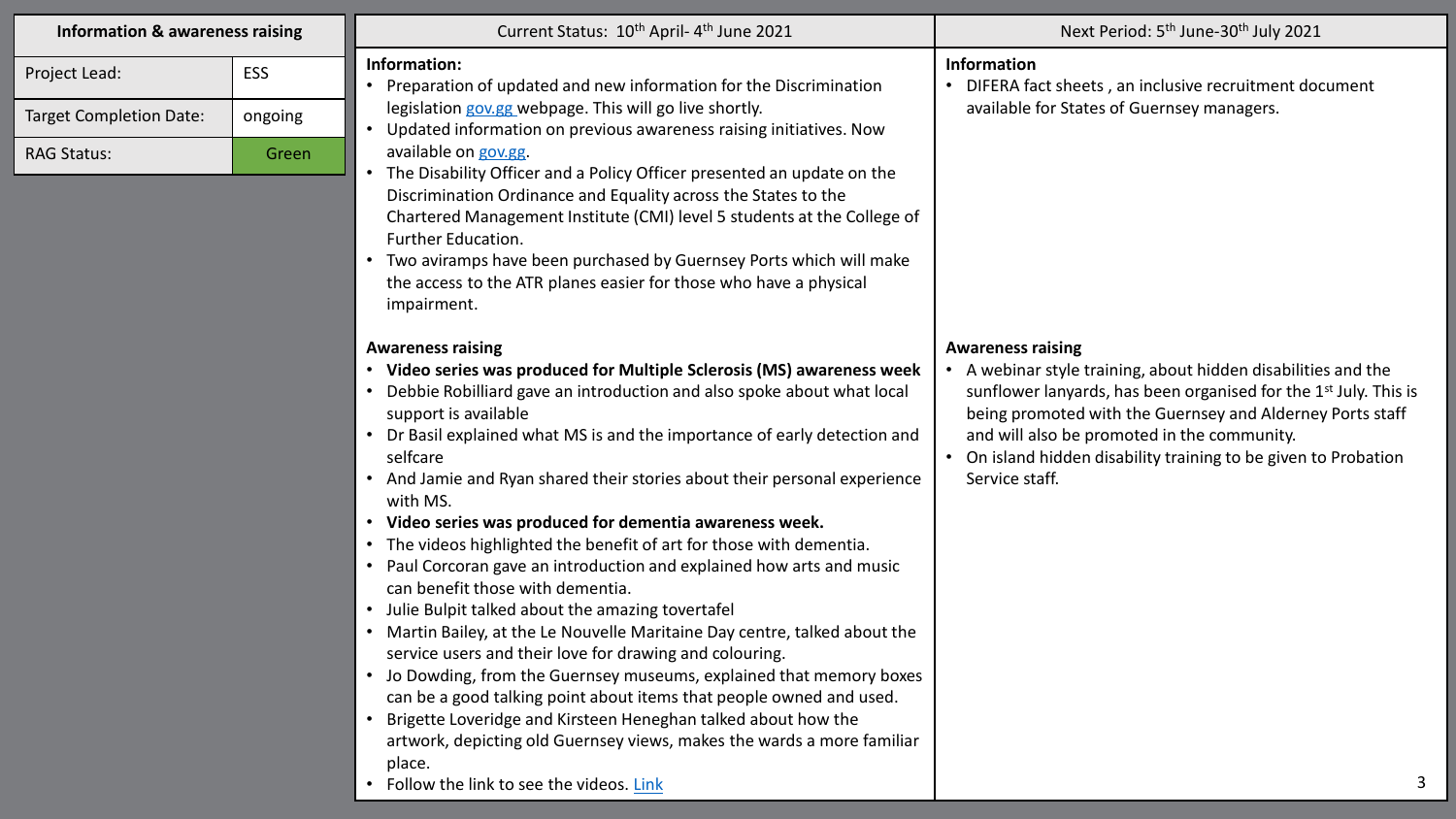| <b>Information &amp; awareness raising</b> | Current Status: 10 <sup>th</sup> April-4 <sup>th</sup> June 2021                                                                     | Next Period: 5 <sup>th</sup> June-30 <sup>th</sup> July 2021                                          |
|--------------------------------------------|--------------------------------------------------------------------------------------------------------------------------------------|-------------------------------------------------------------------------------------------------------|
| continued                                  | <b>Awareness raising</b>                                                                                                             |                                                                                                       |
|                                            | Two further training sessions were held for the new recruits to the<br>$\bullet$                                                     |                                                                                                       |
|                                            | Ports Customer Care teams. These were about people with different                                                                    |                                                                                                       |
|                                            | disabilities and how to assist those with different needs.                                                                           |                                                                                                       |
|                                            | Hidden disability training was given to Museum staff                                                                                 |                                                                                                       |
|                                            | Hidden disability training was given to the new Law Enforcement                                                                      |                                                                                                       |
|                                            | recruits as part of their awareness sessions.                                                                                        |                                                                                                       |
|                                            | Disability Officer supported Global accessibility day, which was<br>$\bullet$                                                        |                                                                                                       |
|                                            | organised by Access for All (part of the GDA). This promoted the                                                                     |                                                                                                       |
|                                            | importance of digital access and highlighted the how those with visual                                                               |                                                                                                       |
|                                            | impairments can be supported by technology and good website                                                                          |                                                                                                       |
|                                            | design.                                                                                                                              |                                                                                                       |
|                                            | <b>Education</b>                                                                                                                     | <b>Early years education</b>                                                                          |
|                                            | • As part of the wider programme of transforming education, the<br>Committee for Education, Sport & Culture in Guernsey and Alderney | Details of SEYT actions against the SEND recommendations                                              |
|                                            | commissioned an independent review of Special Educational Needs                                                                      |                                                                                                       |
|                                            | and/or Disability (SEND) provision. The report was published at the                                                                  |                                                                                                       |
|                                            | start of April and there are a total of 18 short, medium and long term                                                               |                                                                                                       |
|                                            | recommendations.                                                                                                                     |                                                                                                       |
|                                            | <b>Early years education</b>                                                                                                         |                                                                                                       |
|                                            | • The Early Years Quality Standards for Childminders (EYQSCM) is                                                                     |                                                                                                       |
|                                            | complete and training for the sector continues to take place                                                                         |                                                                                                       |
|                                            | throughout the summer term. It will go live on 1st September 2021                                                                    |                                                                                                       |
|                                            | and inspections will be against the new standards and the EYQSCM                                                                     |                                                                                                       |
|                                            | will replace the Minimum Standards for Childminders.                                                                                 |                                                                                                       |
|                                            | The States Early Years Team (SEYT) have shared their Quality                                                                         |                                                                                                       |
|                                            | Assurance Framework (QAF) with partner services across the States,                                                                   |                                                                                                       |
|                                            | commissioned services and third sector partners.                                                                                     |                                                                                                       |
|                                            | • The SEYT will be updating and revising their Action Plan in August                                                                 |                                                                                                       |
|                                            | 2021 to incorporate and capture the recommendation from the                                                                          |                                                                                                       |
|                                            | Special Educational Needs and/or Disability (SEND) review.<br><b>Disability awareness training</b>                                   |                                                                                                       |
|                                            | • A total of 3262 have signed up to the online training since 2016. A                                                                | <b>Disability awareness training</b><br>A new disability awareness training module is currently being |
|                                            | total of 85 people have completed the training so far in 2021.                                                                       | developed and will be available during Q3 2021.                                                       |

4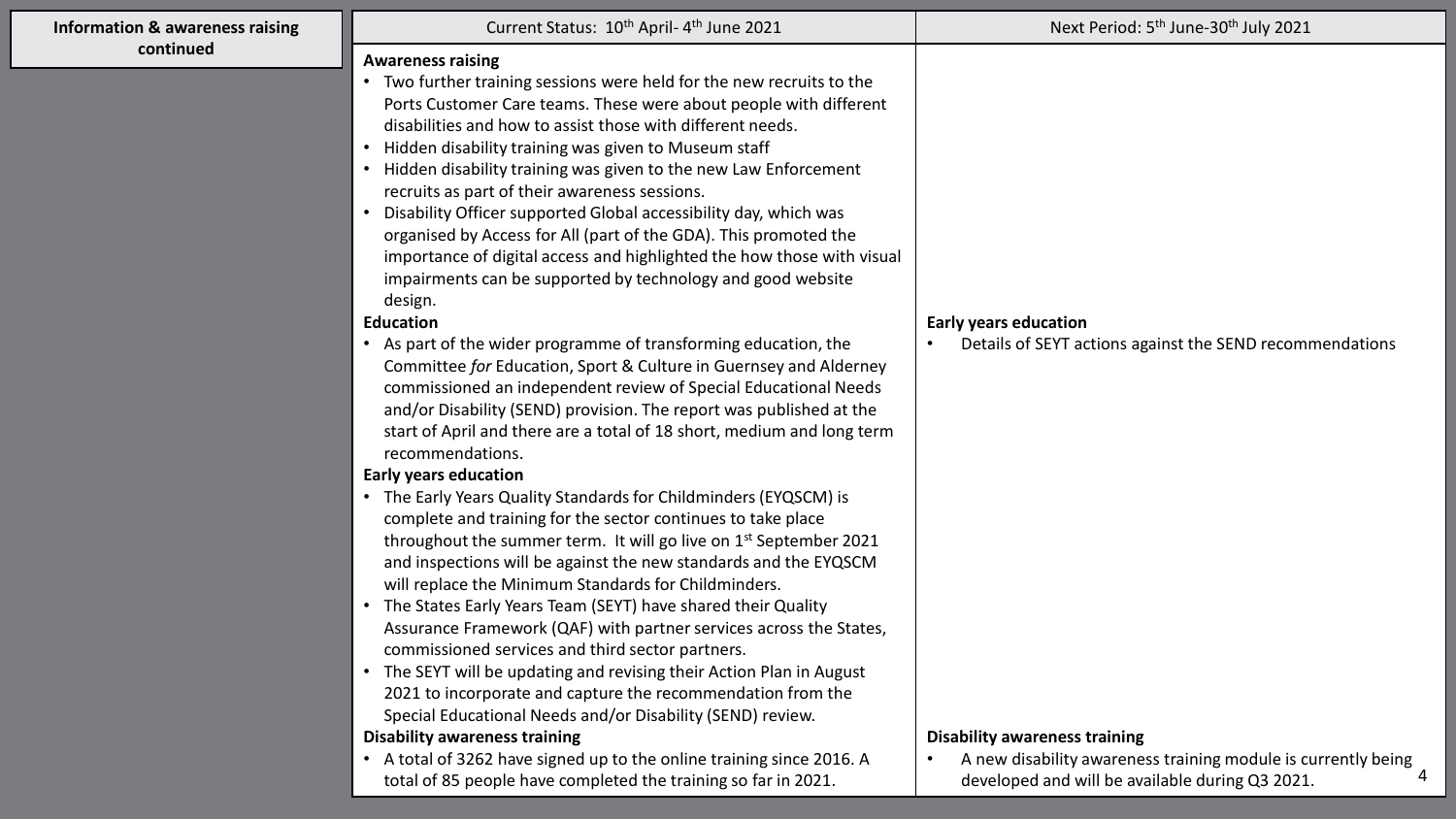| UN Convention on the Rights of Persons<br>with Disabilities (UNCRPD) |            | Current Status: 10 <sup>th</sup> April-4 <sup>th</sup> June 2021          | Next Period: 5 <sup>th</sup> June-30 <sup>th</sup> July 2021 |
|----------------------------------------------------------------------|------------|---------------------------------------------------------------------------|--------------------------------------------------------------|
|                                                                      |            | The States is not in a position to seek the extension of the ratification |                                                              |
| Project Lead:                                                        | ESS        | of the UNCRPD until key work streams are completed.                       |                                                              |
| <b>Target Completion Date:</b>                                       | <b>TBC</b> |                                                                           |                                                              |
| <b>RAG Status:</b>                                                   |            |                                                                           |                                                              |

## **Disability Equality and Inclusion Strategy Programme Board – Status Report – Work streams being implemented**

| <b>Discrimination Legislation</b> |                | Current Status: 10 <sup>th</sup> April-4 <sup>th</sup> June 2021                                                                                                                                                                                                                                                                                                                                                                                                                                                                                                                                                                                                                                                                                                                                                                                                                                                                                                              | Next Period: 5 <sup>th</sup> June-30 <sup>th</sup> July 2021                                                                                                                                                                                                                                                                                                         |
|-----------------------------------|----------------|-------------------------------------------------------------------------------------------------------------------------------------------------------------------------------------------------------------------------------------------------------------------------------------------------------------------------------------------------------------------------------------------------------------------------------------------------------------------------------------------------------------------------------------------------------------------------------------------------------------------------------------------------------------------------------------------------------------------------------------------------------------------------------------------------------------------------------------------------------------------------------------------------------------------------------------------------------------------------------|----------------------------------------------------------------------------------------------------------------------------------------------------------------------------------------------------------------------------------------------------------------------------------------------------------------------------------------------------------------------|
| Project Lead:                     | <b>ESS</b>     | <b>Explain New Discrimination Law</b>                                                                                                                                                                                                                                                                                                                                                                                                                                                                                                                                                                                                                                                                                                                                                                                                                                                                                                                                         | <b>Explain new Discrimination Law</b>                                                                                                                                                                                                                                                                                                                                |
| Proposals accepted                | Implementation | <b>Promote Equality</b><br>Implementation of complaints handling                                                                                                                                                                                                                                                                                                                                                                                                                                                                                                                                                                                                                                                                                                                                                                                                                                                                                                              | <b>Promote Equality</b><br><b>Implementation of complaints handling</b>                                                                                                                                                                                                                                                                                              |
|                                   |                | • A draft of the legislation is due to be ready for review in the autumn.<br>A tender for requests for quotations to provide training and guidance<br>documents has been produced.<br>Several meetings have been held regarding the Prejudice and<br>Discrimination Survey, which have helped when considering different<br>methodologies.<br>The recruitment of new tribunal members is on schedule. There was a<br>good level of interest to the advert for new members.<br>• The States preparedness group has met and follow up meetings have<br>been held with States of Guernsey stakeholders about preparing for<br>the legislation coming into force<br>The policy letter on the remainder of the phase one grounds is due to<br>be submitted for debate by the States in September.<br>Property requirements of the Employment and Equal Opportunities<br>Service team (with respect to an independent location) have been<br>submitted to States Property Services. | Tribunal selection process<br>Recruitment to key roles continues<br>Legal drafting continues<br>Evaluate expressions of interest for training and awareness<br>Next meeting of States preparedness group<br>Continue with survey brief<br>Submit policy letter on religious belief and sexual orientation<br>Costings of options for hearing of education complaints |